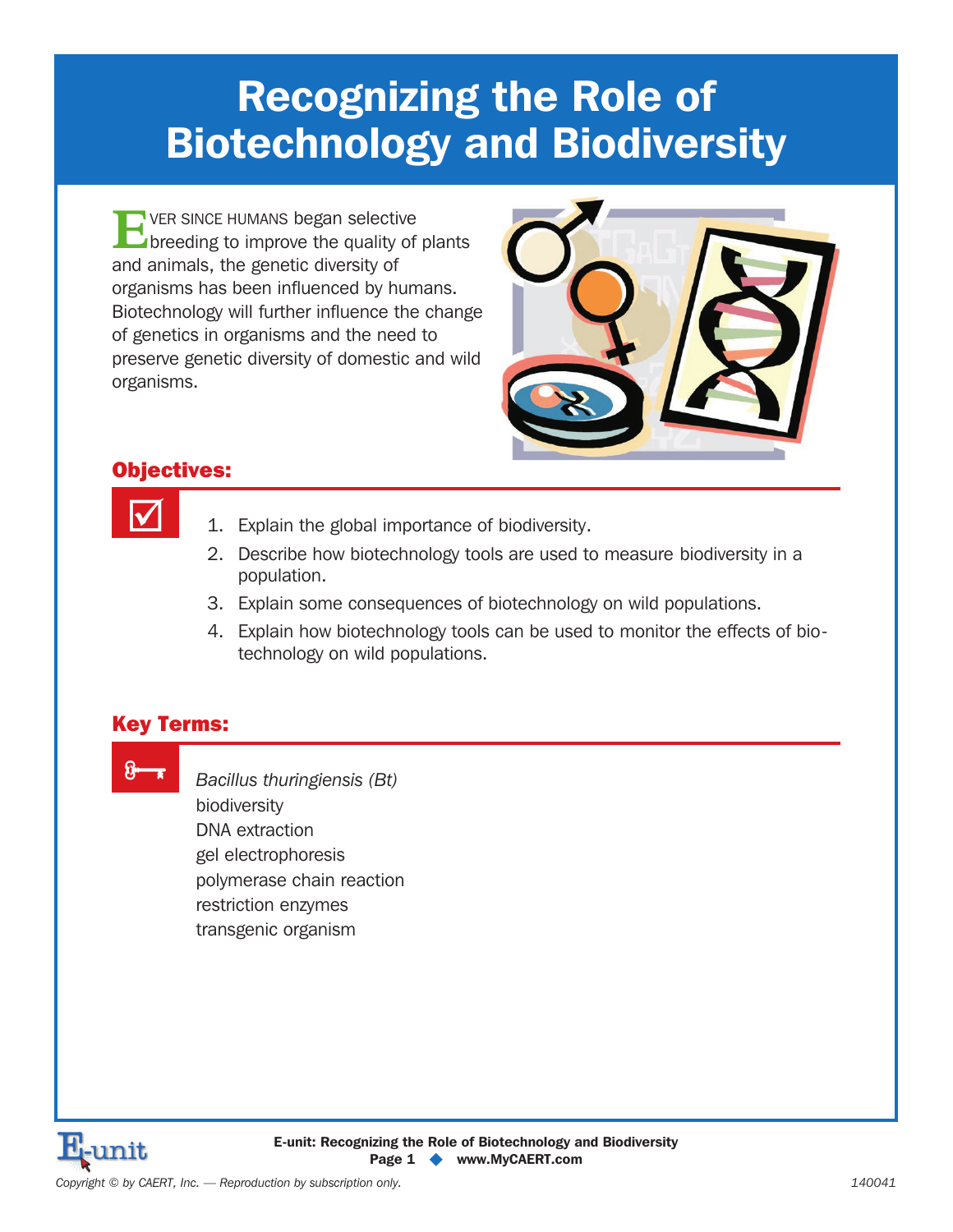## Global Importance of Biodiversity

## **BIODIVERSITY**

**Biodiversity** is the collective set of differences between all living organisms. Each living organism possesses traits or adaptations that allow it to live in its appropriate environment. Every living organism is a product of its genetic code stored in DNA, which is influenced by environmental factors. Biodiversity exists in both domesticated and wild organisms.

Though biotechnology allows us to create populations of organisms with the same genetic information, we must maintain populations of species with different genetics. The concept can be related to the saying "Don't put all your eggs in the same basket." In case something bad happens, it is important that not all organisms be put in the same "genetic" basket. Each genetic trait may be a tremendous asset for the continuation of the species or may now also be used in creating transgenic organisms. A **transgenic organism** is an organism that contains DNA inserted from another organism.

## **DOCUMENTING AND PRESERVING BIODIVERSITY**

Researchers know that biodiversity is so important that the federal government has developed programs and facilities designed for collecting and storing millions of samples of genetic

material from thousands of organisms. The Agricultural Research Service (ARS) of the United States Department of Agriculture (USDA) maintains hundreds of collections around the country, plus some collections in foreign countries. Collections include dead and living samples of plants, animals, insects, bacteria, viruses, and numerous other types of organisms.

Not only is the genetic information stored in these collections a help to us in identifying organisms, but it is also a tremendous resource in developing public policy, medical advances, and new products. It also helps protect national security. As we look to the future, we will need to produce crops in areas with less available water. Scientists will likely look to these collections to find plants that are more drought tolerant to create new drought-tolerant varieties of plants.

The specimen collections can also be used to document genetic history and protect the existence of rare domestic and wild organisms. What are some other potential uses or benefits of the Agricultural Research Service's specimen collections?



**FIGURE 1. The National Seed Storage Laboratory, in Colorado, stores more than 1 million samples of plant material. (Courtesy, Agricultural Research Service, USDA)**

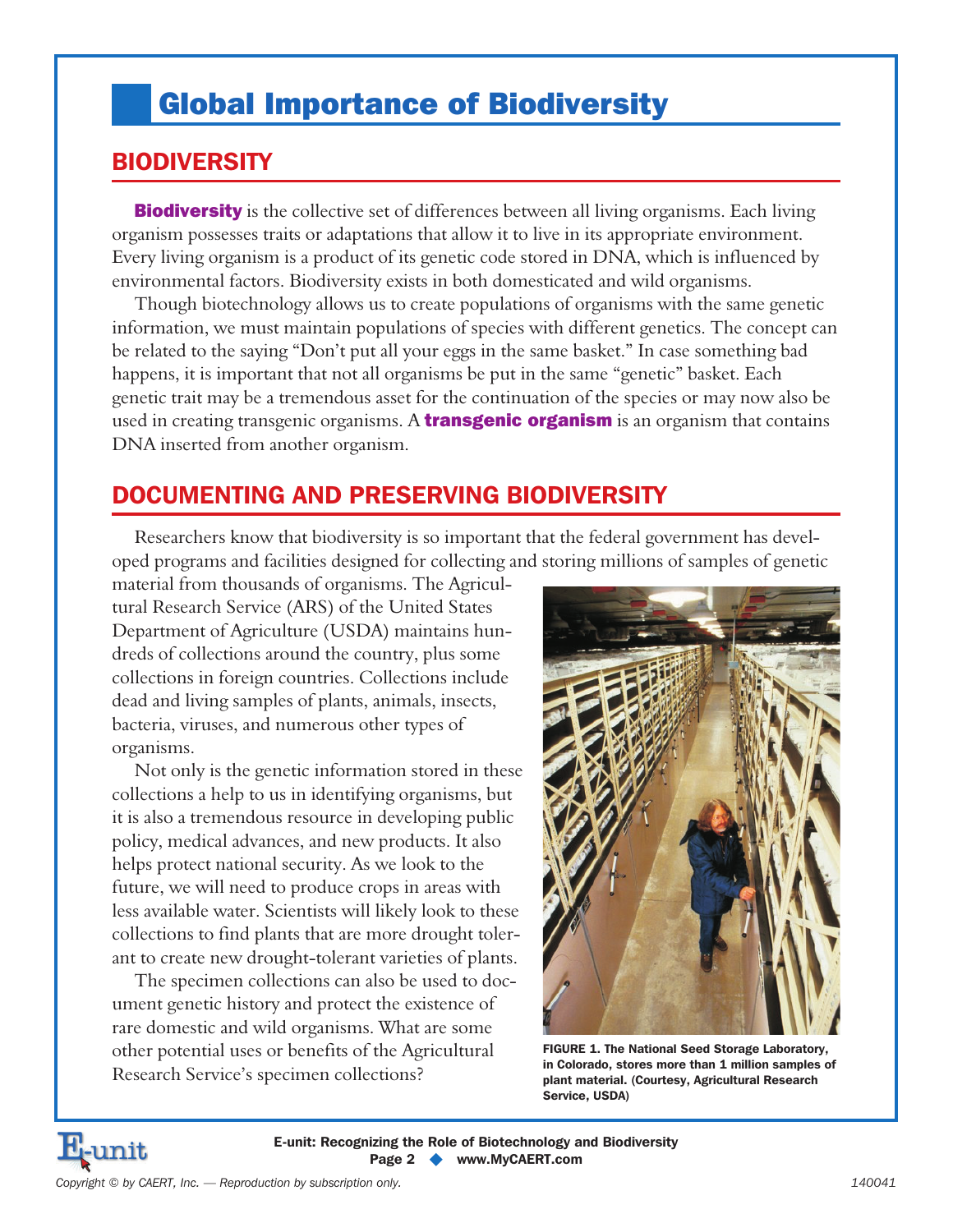## FURTHER EXPLORATION…

#### **ONLINE CONNECTION: Science Careers in Government**

The United States Department of Agriculture (USDA) employs many people who use science as a regular part of their jobs. The Agricultural Research Service is one agency of the USDA where you can find a career that combines agriculture and science. Learn more about careers in the Agricultural Research Service by visiting the following Web site:

http://www.ars.usda.gov/Careers/Careers.htm

## **VALUE OF BIODIVERSITY**

In production agriculture, biodiversity of our crops and animals is critical in protecting the quality and quantity of our food supply. Our environment is constantly changing, and the threats to our crops and livestock are also changing. Imagine the effect of a new, rapid-spreading disease that would decrease corn production by 50 percent. The economic impact would reach far and wide, from farmers to consumers. Genetic diversity, it is hoped, would provide some corn varieties resistant to the new threat. The genetic information stored in the resistant varieties would be critical in controlling the new threat.

The animal agriculture industry has used selective breeding practices to produce high-performing animals. These selective breeding practices have reduced genetic diversity in some breeds and even threatened the existence of some rare breeds. Artificial insemination in cattle has led to livestock bloodlines that often trace back to the same sires multiple times on the same pedigree. The duplication of sires has helped enhance the quality of traits in cattle, but it could also have a negative impact if the common genetics become susceptible to a disease. The existence of certain breeds of livestock has been threatened because of their inability to compete with other breeds in production levels. Agriculture is taking measures to preserve the existence of rare breeds. Though the rare breeds may not possess traits contributing to high production levels, they may still possess genetic traits, such as disease resistance, that will become important, or necessary, in the future of animal production.

## Measuring Biodiversity in a Population

Biotechnology tools and techniques, such as DNA extraction, polymerase chain reaction, and gel electrophoresis, can all be used to identify and measure biodiversity in a population. Scientists can collect genetic information from various species and compare and contrast their genetics with those of other organisms.

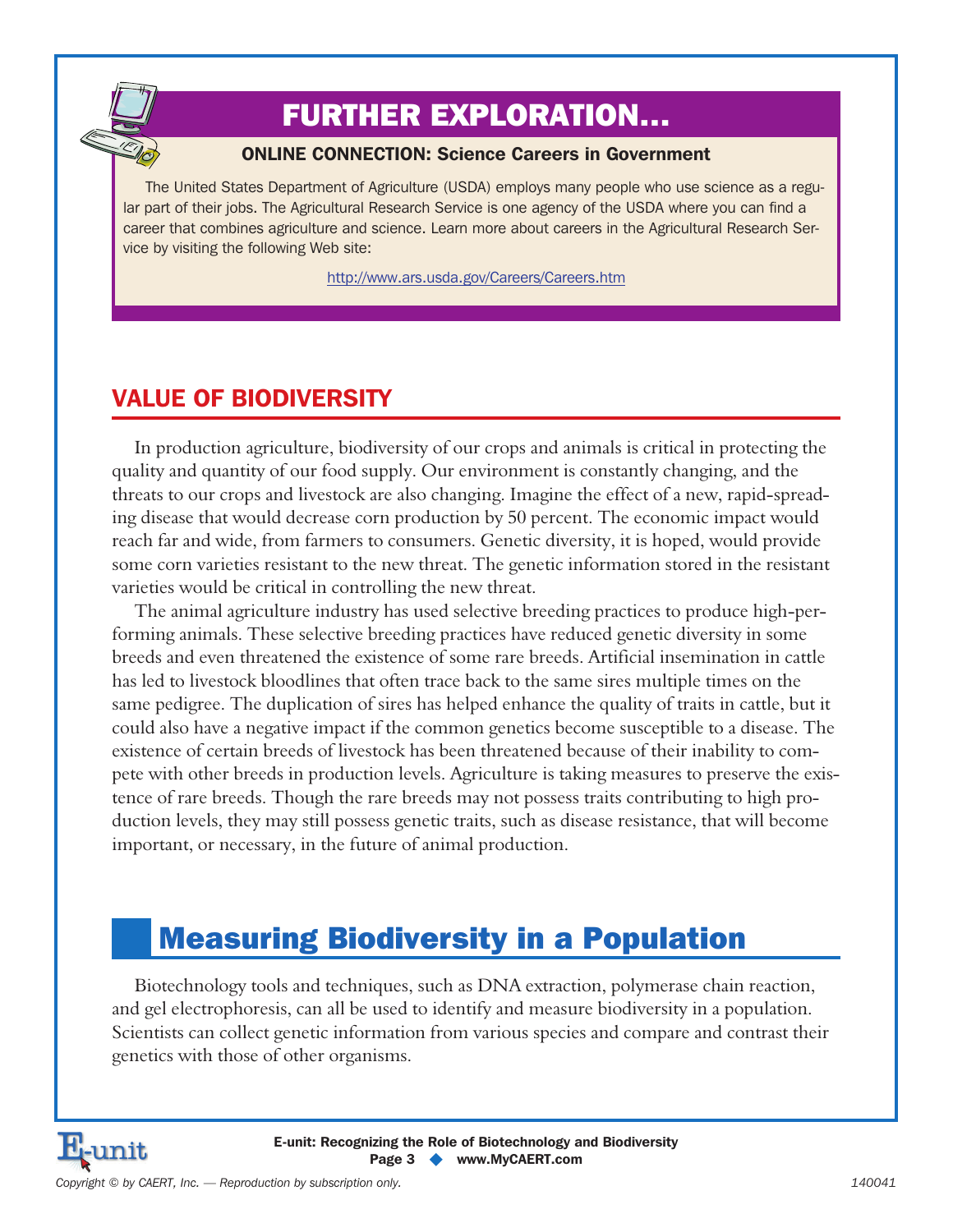### **DNA EXTRACTION**

**DNA extraction** is the process of separating and removing DNA from a cell's nucleus. DNA extraction allows scientists to collect DNA samples from organisms for DNA analysis.

### **POLYMERASE CHAIN REACTION**

**Polymerase chain reaction** is a process that makes copies of DNA samples. If the quantity of DNA is limited, polymerase chain reaction (PCR) can be used to amplify or

increase the amount of DNA by creating copies of the original DNA. Polymerase chain reaction is a tool that allows us to create a continual supply of identical DNA.

## **GEL ELECTROPHORESIS**

**Gel electrophoresis** is a technique that uses electricity to move pieces of DNA through a gel. The pieces of DNA move through the gel at different speeds based on particle size. Larger strands of DNA move slower than smaller strands. Before gel electrophoresis is performed, the DNA must be processed using restriction enzymes. **Restriction enzymes** are proteins that "cut" the DNA into desired lengths and segments at specific locations along the DNA strand. Once the DNA is processed, gel electrophoresis can be performed to separate the segments of DNA based on DNA segment size. Gel electrophoresis allows researchers to create a DNA fingerprint of an organism. The DNA fingerprint can then be compared with the DNA fingerprints of other organisms.



**FIGURE 2. A dye is used to highlight the DNA segments as they pass through the gel in gel electrophoresis. (Courtesy, Agricultural Research Service, USDA)**

## Consequences of Biotechnology on Wild Populations

Biotechnology has sparked many debates about the positive and negative impacts it will have on the environment and wild organisms. Biotechnology can offer many benefits to wildlife, such as disease prevention and population enhancement. However, before a product of biotechnology is approved for use, certain concerns must be addressed.

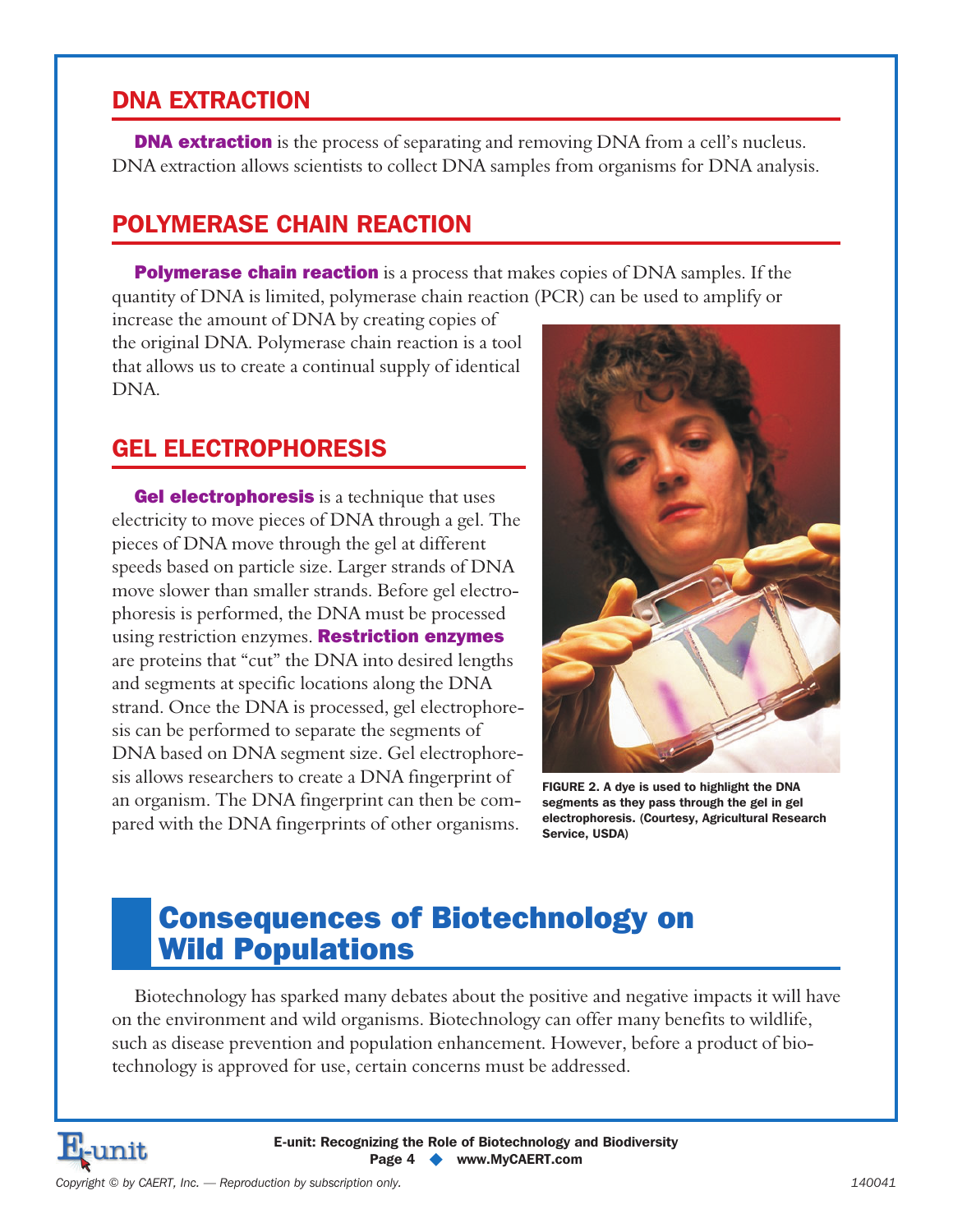## **BIOTECHNOLOGY AND OTHER ORGANISMS**

What impact will the biotechnology product have on other living organisms? **Bacillus thuringiensis (Bt)** is a bacterium naturally found in soil that is toxic to certain insect species. *Bt* pesticide sprays have been used on crops, such as corn and soybeans. Through genetic engineering, the genetics of *Bt* have been inserted into corn to produce corn plants that produce the *Bt* toxins. It is hoped that the transgenic corn crop will require fewer chemical insecticide applications, since it provides its own resistance. In this example, researchers will likely address the following questions:

- When a genetically engineered plant produces a toxin to resist one organism, is it also toxic to desired organisms?
- Because of the biodiversity of the pests, some of the pests may be resistant to the toxin. Will these resistant pests reproduce and create an entire pest population that is resistant to the toxin?
- What impact will the biotechnology product have on the food chain and ecosystem?

Genetically modified salmon have been created to increase the growth rate of salmon raised on fish farms. This idea sounds logical for aquaculture producers, but what will happen if the genetically modified fish escape or are released into the wild? Will the genetically modified fish breed with wild fish and outcompete the wild fish or other organisms in the environment? There is significant concern that the release of genetically modified fish will disrupt the ecological balance, potentially causing the endangerment or extinction of certain wildlife species. Although there is no intent to release genetically modified fish into the wild, the biotechnology industry must address and answer questions about the potential impact of a new product on the environment.

## **GENETIC TRANSFER**

What is the potential for genetic transfer from one generation to the next generation? Is genetic transfer desirable or undesirable? Revisit the example of transgenic *Bt* crops, such as corn. What will happen if a transgenic crop is allowed to reproduce? The same concerns apply to genetically modified animals, such as genetically modified salmon.

## Monitoring Effects of Biotechnology on Wild Populations

Once biotechnology products and processes are introduced to the environment, there needs to be a system for monitoring their agricultural, economic, and ecological impact. Just as we can use biotechnology tools to measure biodiversity, we can use those same tools to monitor



**E-unit: Recognizing the Role of Biotechnology and Biodiversity Page 5 - www.MyCAERT.com**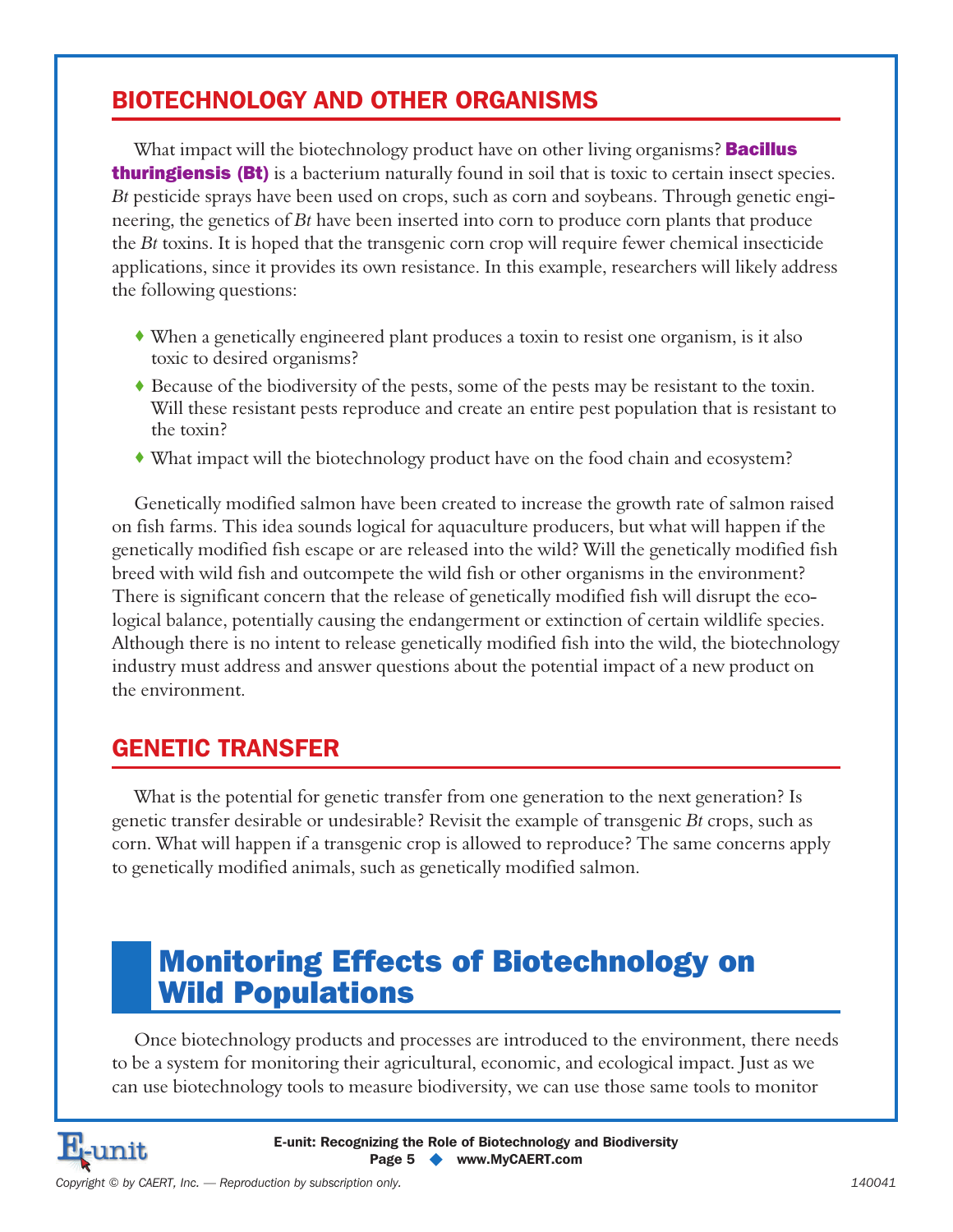the effects of biotechnology on wild populations. Biotechnology tools can also be used to monitor and even help manage wild populations.

Some researchers see biotechnology as a tool to aid in reproductive programs for threatened or endangered species. Cloning may very well become a tool to assist reproduction programs of endangered species.

Genetic comparisons using tools such as gel electrophoresis can be used to identify the amount of genetic diversity in small animal populations. If research shows a significant amount of inbreeding within a wild population, wildlife managers may work to incorporate other animals into the breeding population to increase the genetic diversity of the group. The endangered Florida panther and the timber wolf are both examples of wild animals that have benefited from research in monitoring genetic diversity.

#### Summary:

 Biodiversity is the collective set of biological differences between all living organisms. The genetic differences of organisms allow each organism to survive in its environment. As selective breeding and other biotechnology tools are used to improve the genetics of organisms, it is important to maintain a level of genetic diversity. Researchers recognize that genetic diversity of all organisms is a tremendous resource and are continuously working to build collections of organisms. Biotechnology will affect wild populations of organisms, and biotechnology tools will be used to monitor changes in wild populations.

### Checking Your Knowledge:

- 1. What does biodiversity mean?
- 2. Explain how collections of the Agricultural Research Service can be used to benefit humans.
- 3. Why is it important to preserve rare breeds of livestock?
- 4. What are three biotechnology tools that can be used to monitor biodiversity?
- 5. Where is *Bacillus thuringiensis* naturally found?

### Expanding Your Knowledge:

 Research a genetically engineered plant or crop. Develop a list of positive and negative impacts of the crop. Share your observations with the class.

Research a rare breed of livestock. Identify characteristics of the breed that could be used in a popular breed of the livestock species.